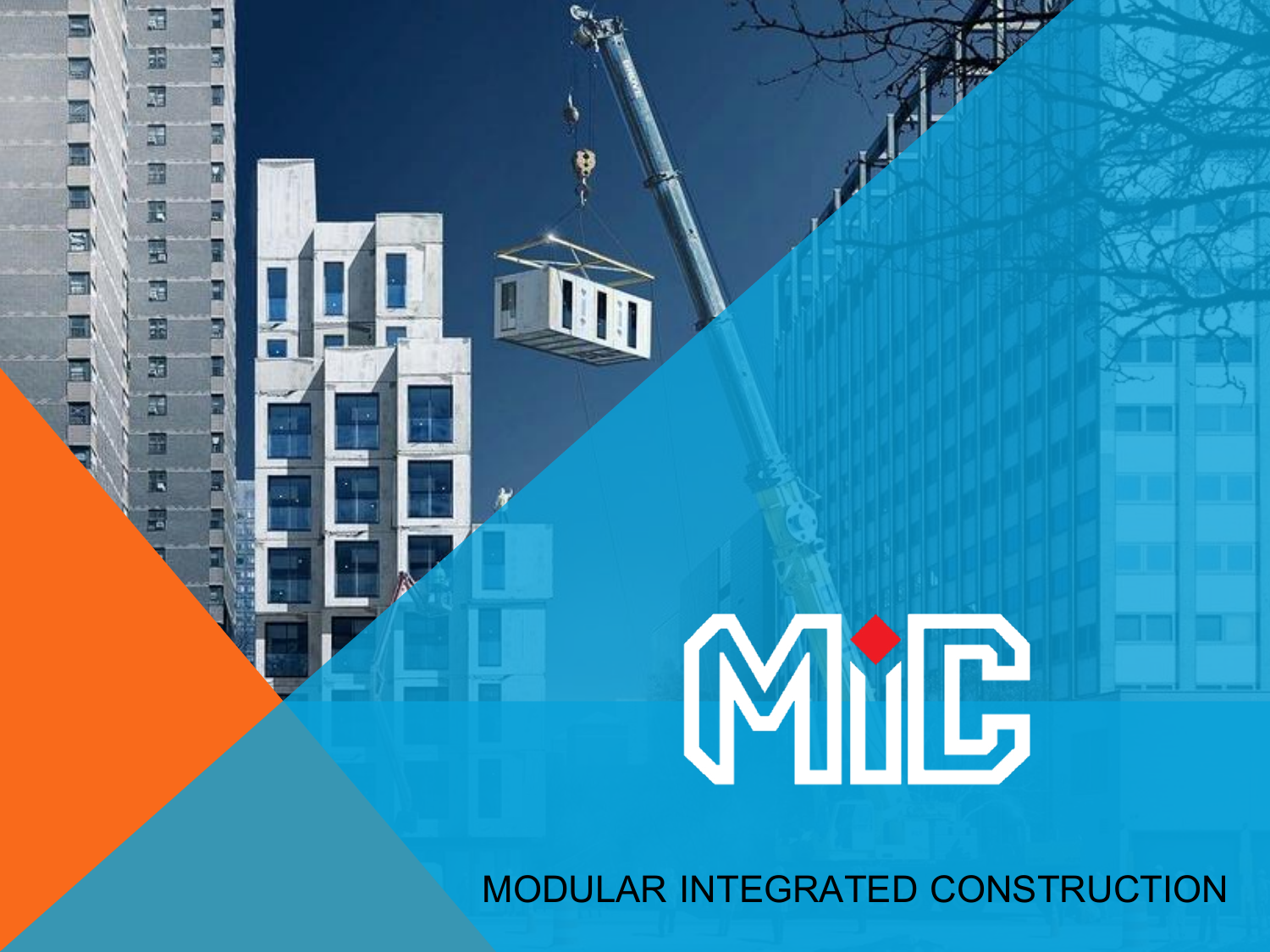## **SCOPES**

# • Fire Service Installations Requirements

# • Fire Service Installations Acceptance Inspection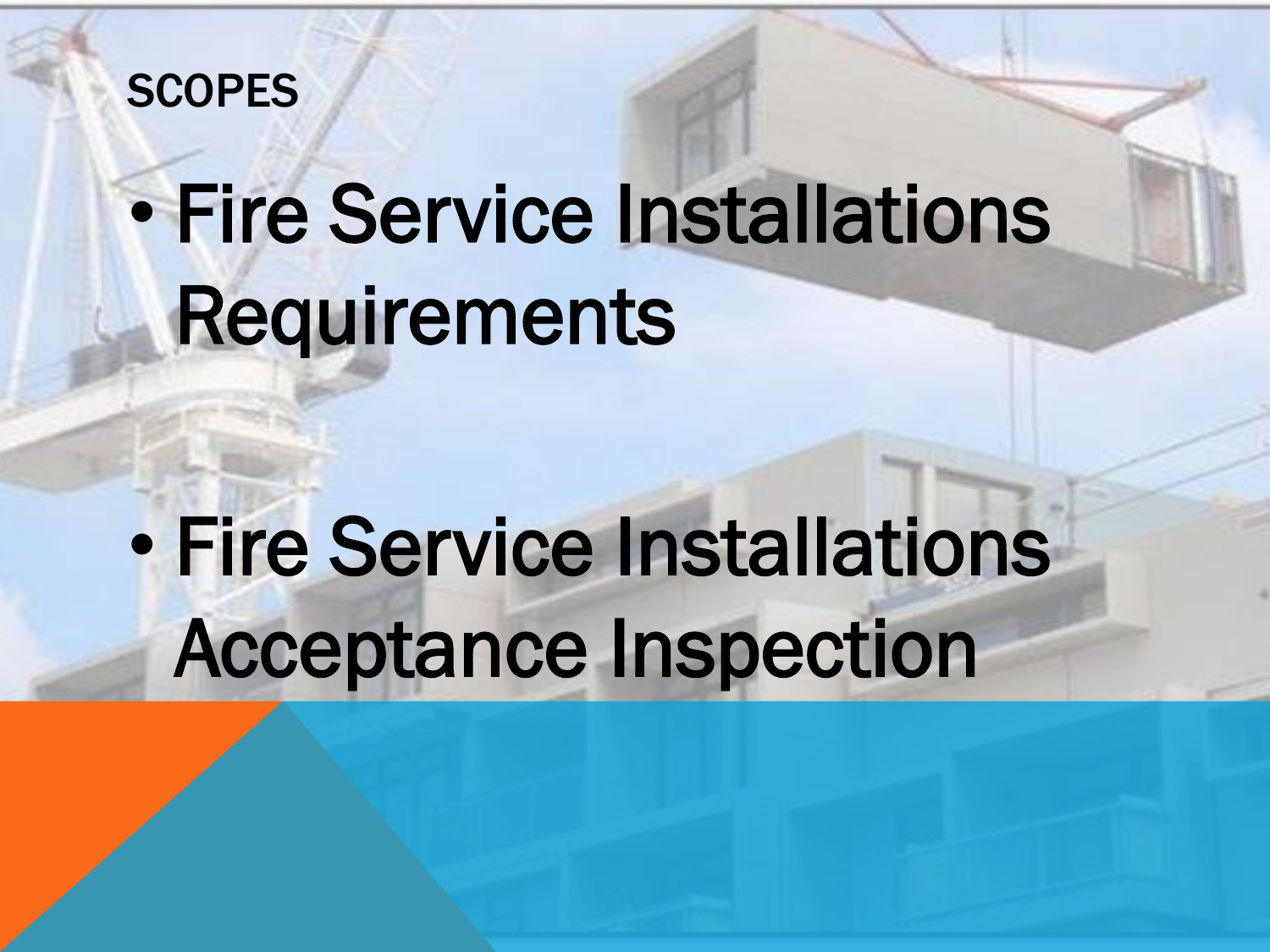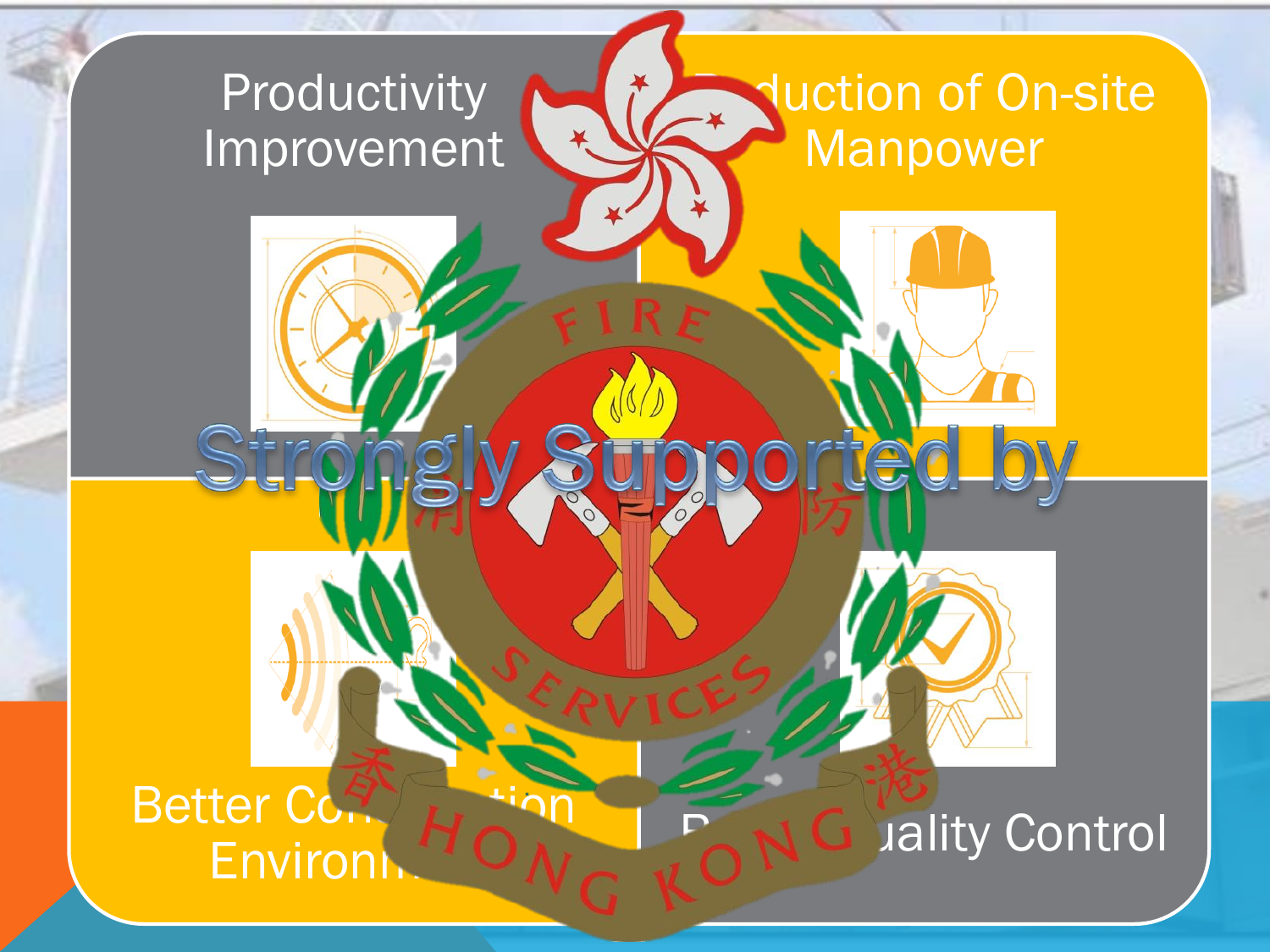# 10-STOREY HOTEL BUILDING

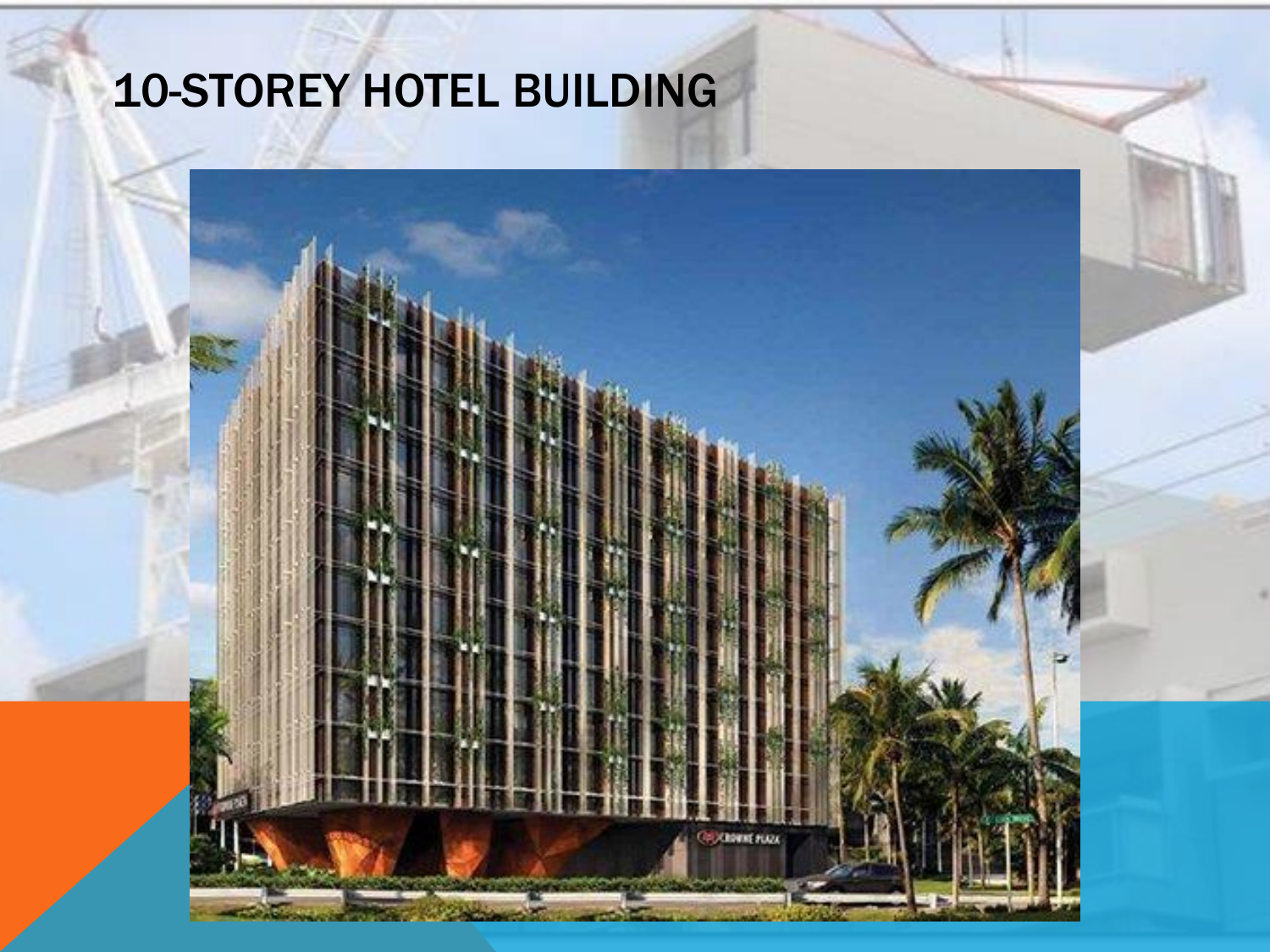# FIRE SERVICE INSTALLATIONS AND EQUIPMENT



| 4.28 | Hotels - high rise                            |
|------|-----------------------------------------------|
| 1)   | Audio/visual advisory system                  |
| (2)  | Automatic actuating devices                   |
| 3)   | Automatic fixed installation other than water |
| 4)   | Emergency generator                           |
| 5)   | <b>Emergency lighting</b>                     |
| 6)   | Exit sign                                     |
| 7)   | Fire alarm system                             |
| 8)   | Fire control centre                           |
| 9)   | Fire detection system                         |
| 10)  | Fire hydrant/hose reel system                 |
| 11)  | Fireman's lift                                |
| 12)  | Portable hand-operated approved appliance     |
| 13)  | Pressurization of staircase                   |
| 14)  | Sprinkler system                              |
| 15)  | Static or dynamic smoke extraction system     |
| 16)  | Ventilation/air conditioning control system   |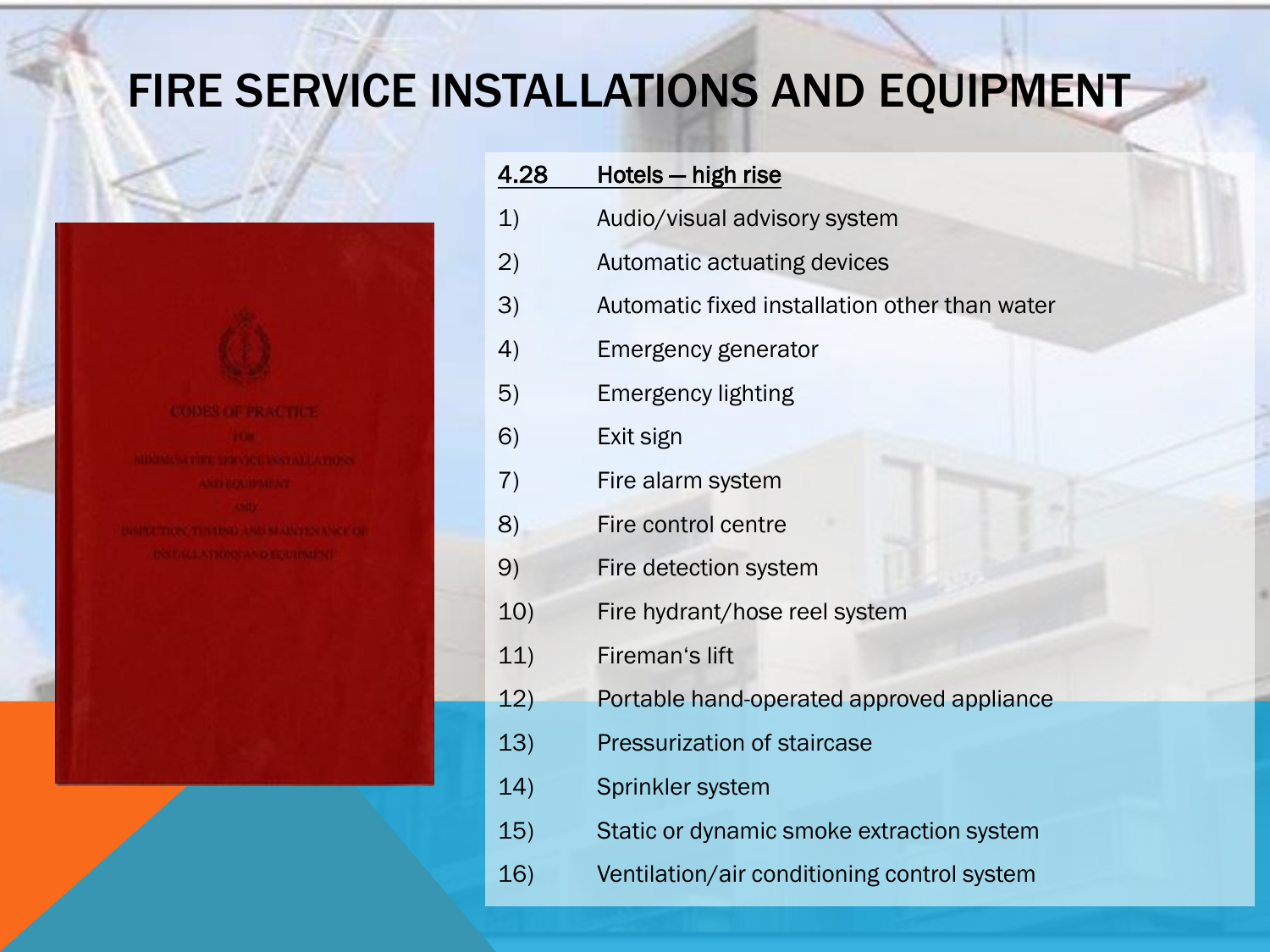### FSI ACCEPTANCE INSPECTION

- The arrangement of FSI compliance inspection for MiC projects is the same as conventional buildings
- FSIC has responsibility to ensure the efficient working order of FSI, regardless of the building method
- FSD encourages FSIC to monitor, test and audit any FSI work in off-site factories
- FSIC is required to ensure the quality and functionality of the FSI delivered to the building site prior to installation
- Guidance Notes on MiC projects involving FSI will be issued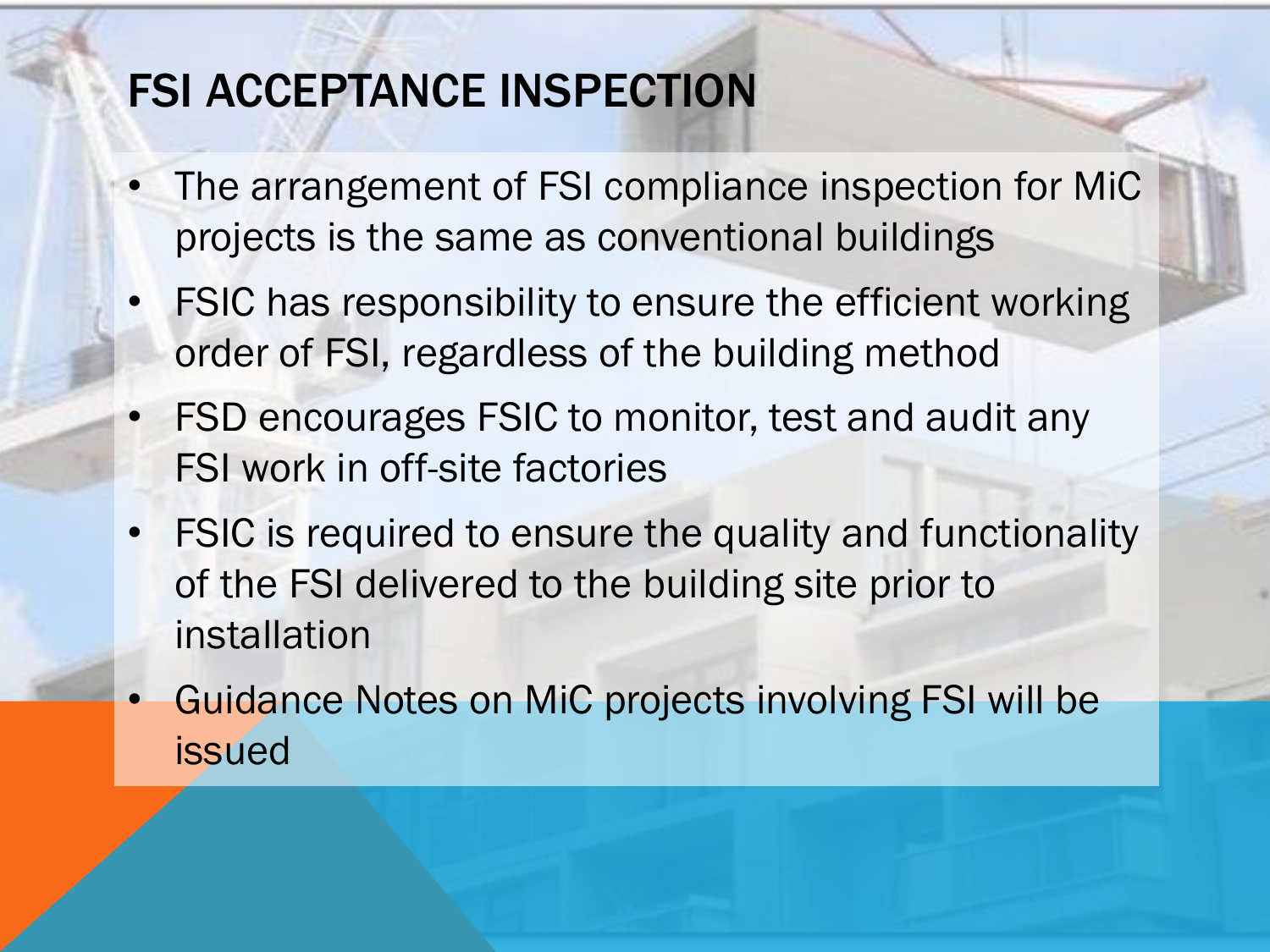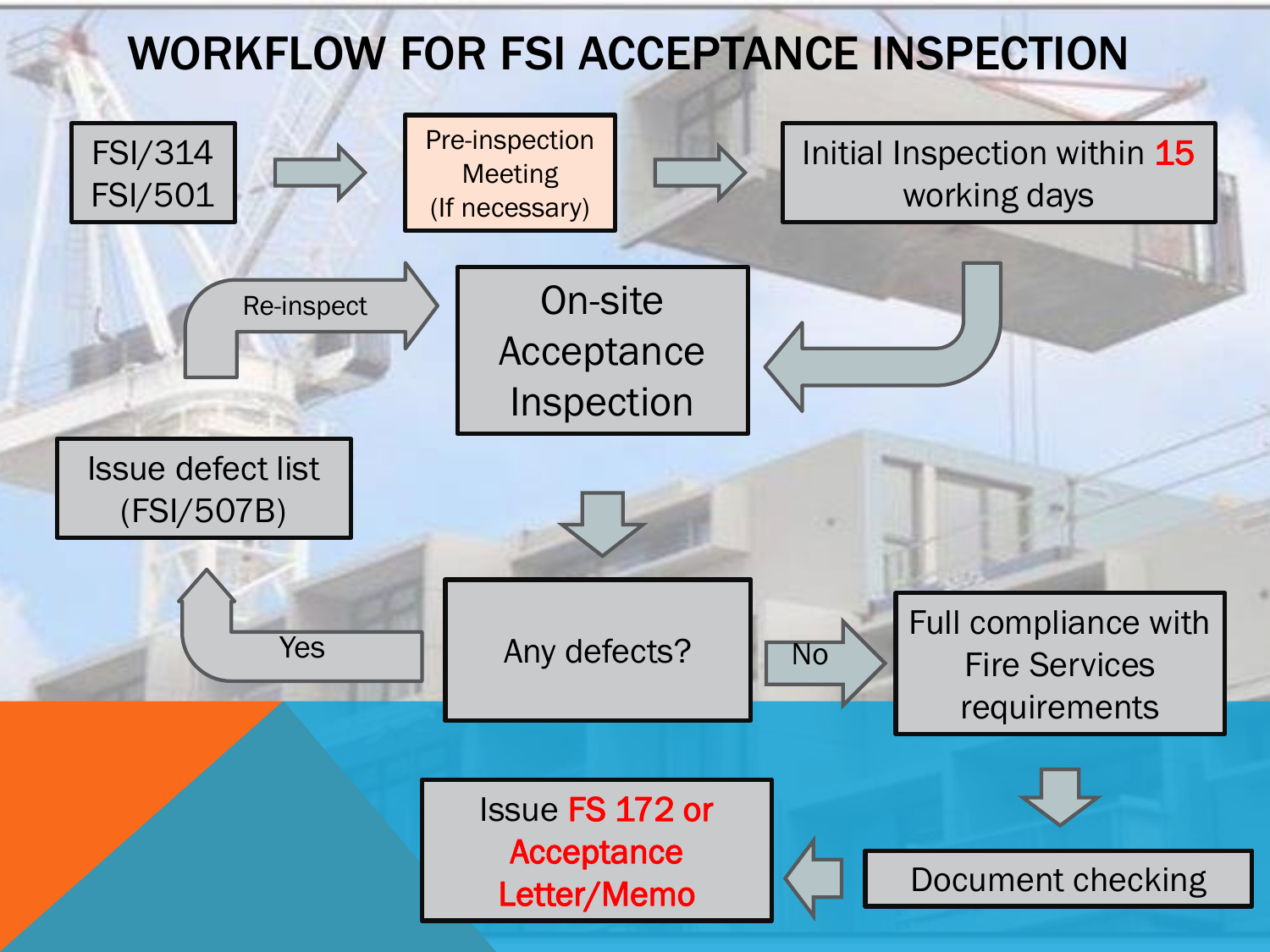### FSD CIRCULAR LETTER NO. 1/2015

- Form FSI/501 Application Form
- **Form FSI/314 with two sets of as-fitted FSI layout** plans
- Testing and Commissioning (T&C) Checklists
- **FSIs Equipment List**
- 1. Listing certificates/ records/ documents/ printouts from product certification bodies;
- 2. FSD approval/ acceptance letters;
- 3. Test certificates/ data sheets/ catalogues/ calculations; and
- 4. Other necessary technical information.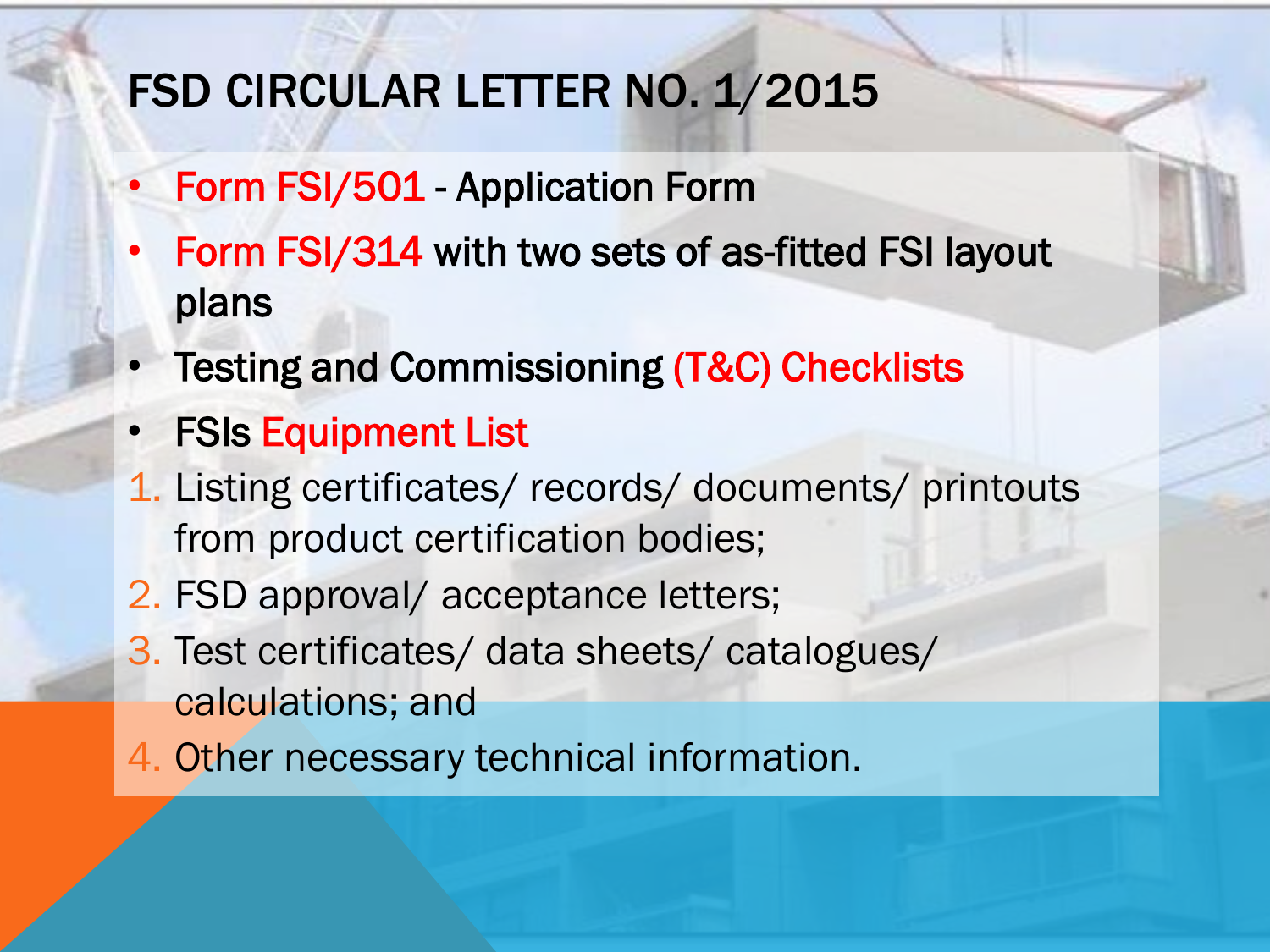# IMPORTANT DOCUMENT/ INFORMATION REQUIRED FOR INSPECTION

- Approved General Building Plans
- Approved Smoke Control Submission (Form FSI/314)
- Approval for Fire Engineering Report (if applicable)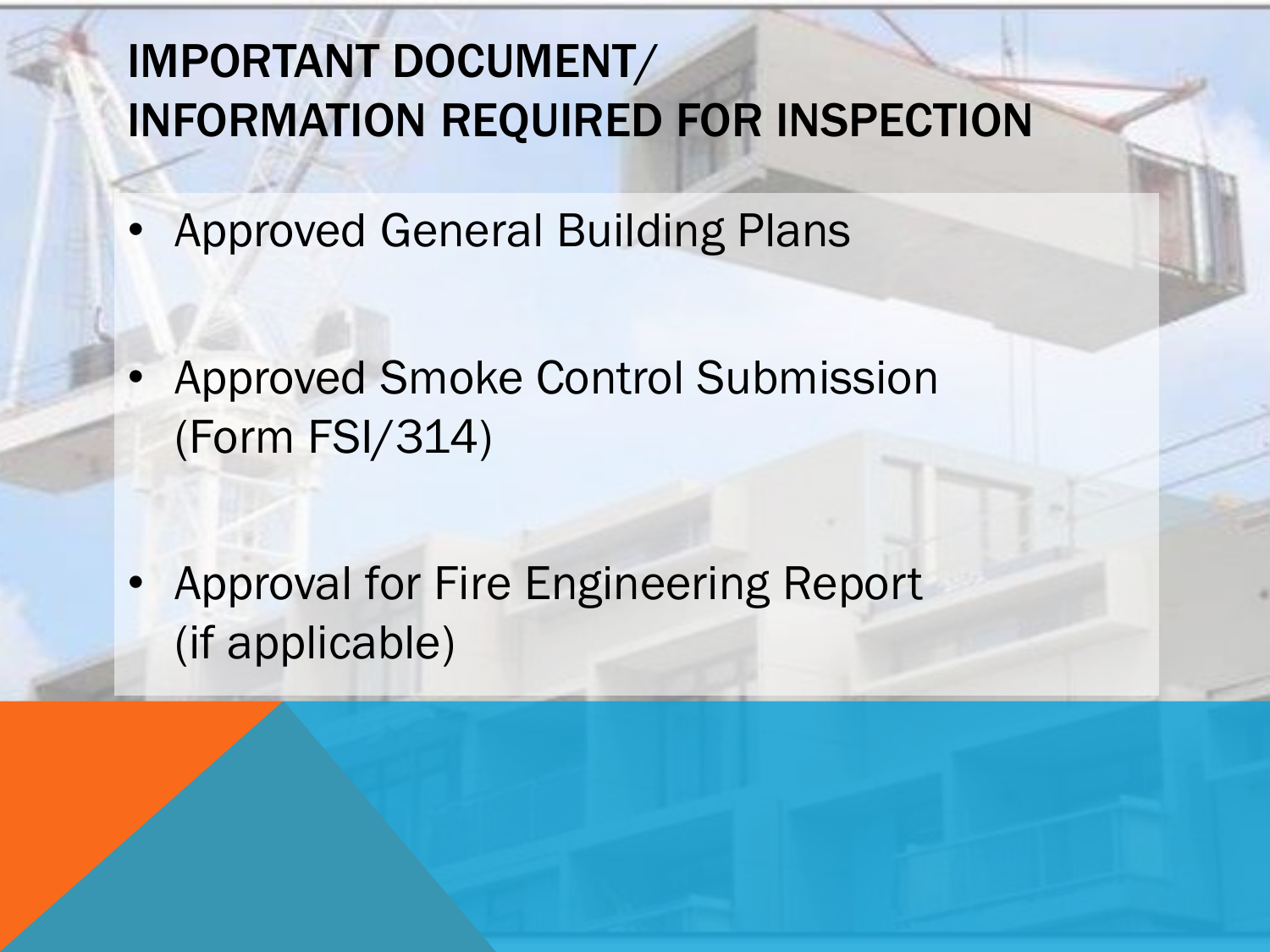# IMPORTANT DOCUMENT/ INFORMATION REQUIRED FOR INSPECTION

- Approval for Non-provision/exemptions of FSI (if applicable)
- Approval for Non-FSI Load Connection (if applicable)
- Approval/License for DG Store (Fuel Tank Room)
- Approval for method statement of FSIs (e.g.
- **Extended coverage sidewall sprinkler, long** throw sprinkler, hot smoke test, etc.)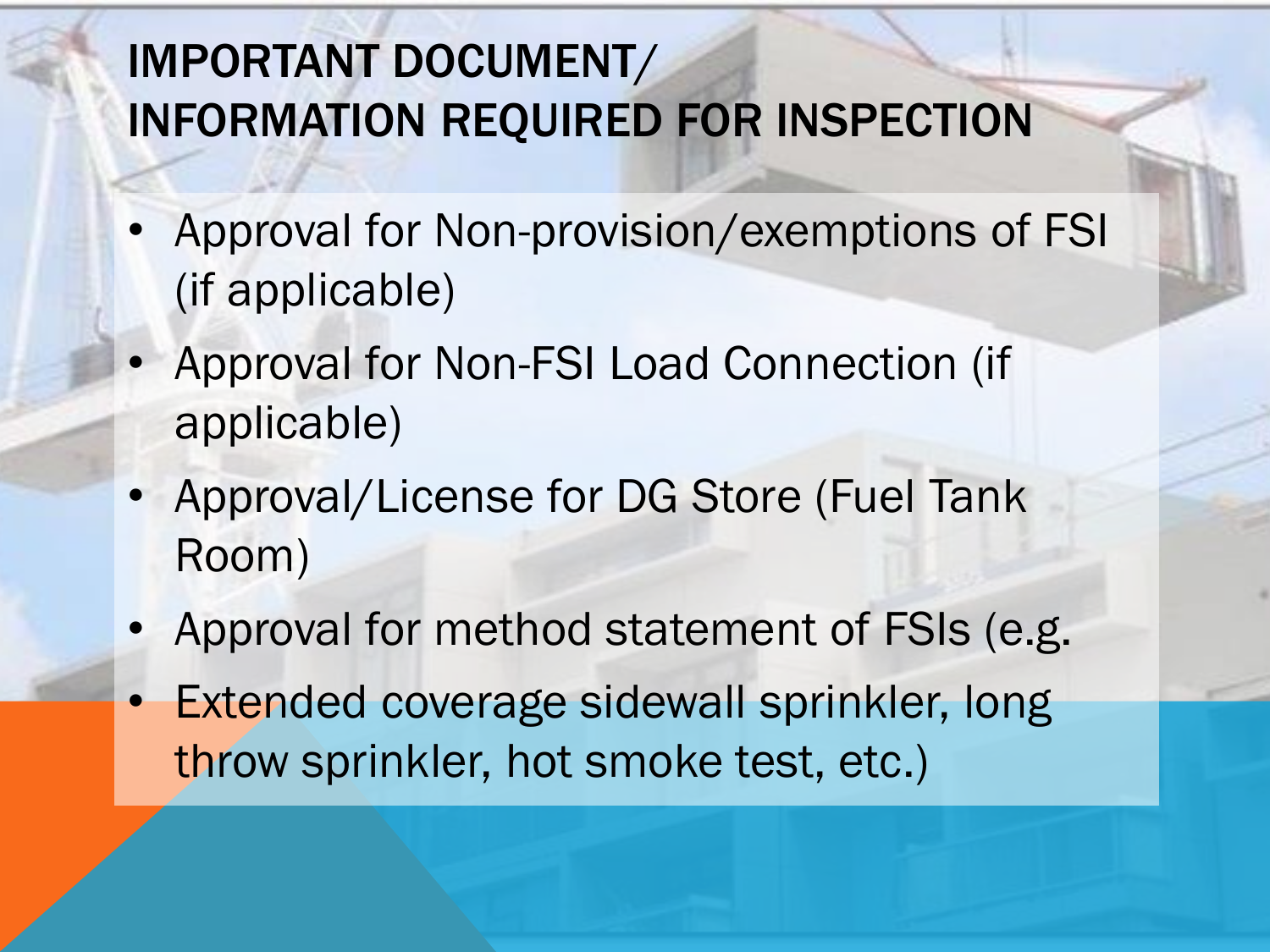#### FSD CONNECTS WITH THE CONSTRUCTION INDUSTRY EXPERIENCE SHARING ON ACCEPTANCE INSPECTION OF FSI

- FSD Home Page > Fire Protection > Licensing and **Certification**
- 2017.11.24

https://www.hkfsd.gov.hk/eng/source/licensing/Conn ects\_Construction\_Industry\_Building\_Plan\_Acceptanc e\_Inspection\_FSI.pdf

• 2018.06.25

https://www.hkfsd.gov.hk/eng/source/licensing/Conn ects\_Construction\_Industry\_Building\_Plan\_Acceptanc e\_Inspection\_FSI\_20180625.pdf